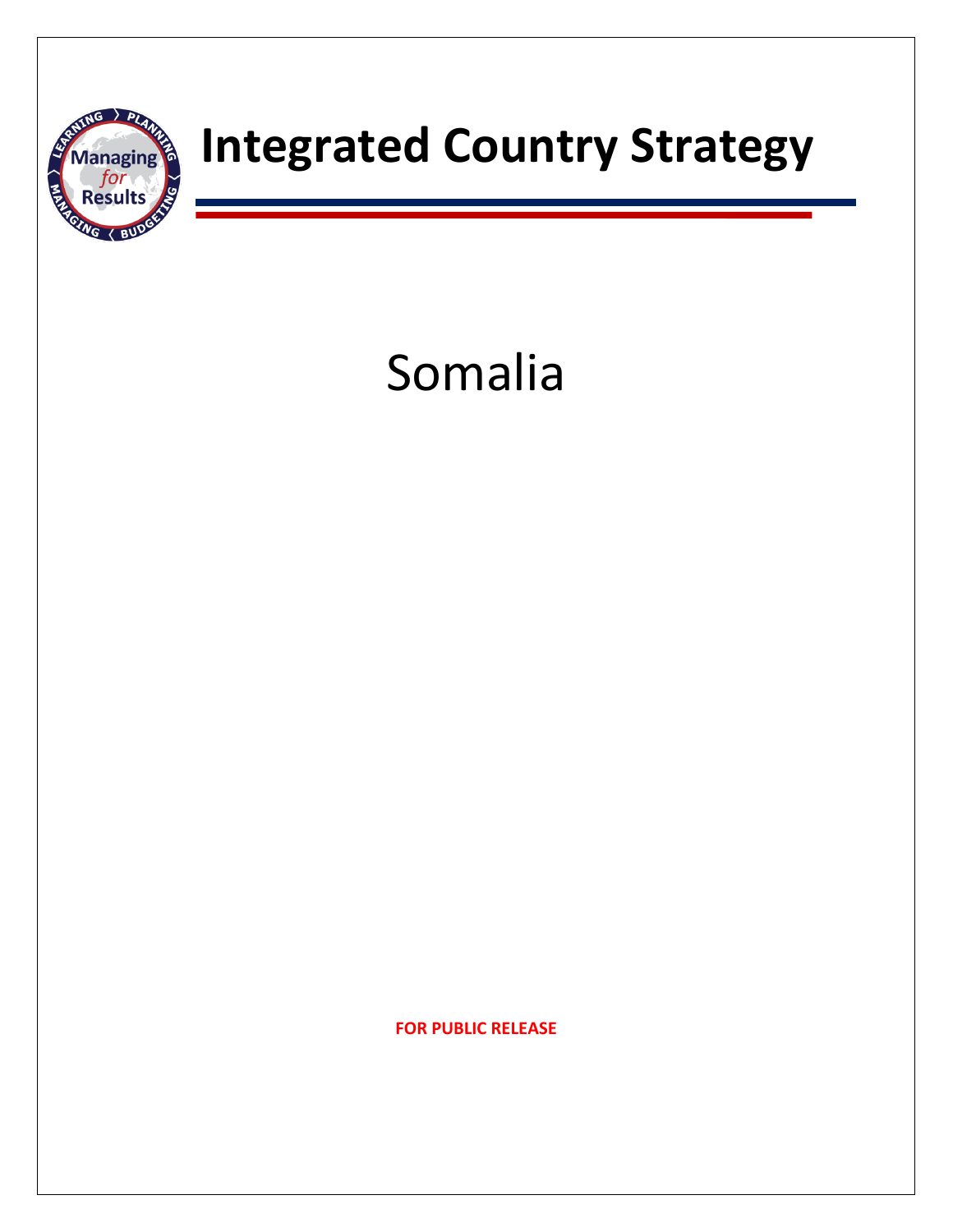## **Table of Contents**

<span id="page-1-0"></span>

Approved: September 14, 2018

FOR PUBLIC RELEASE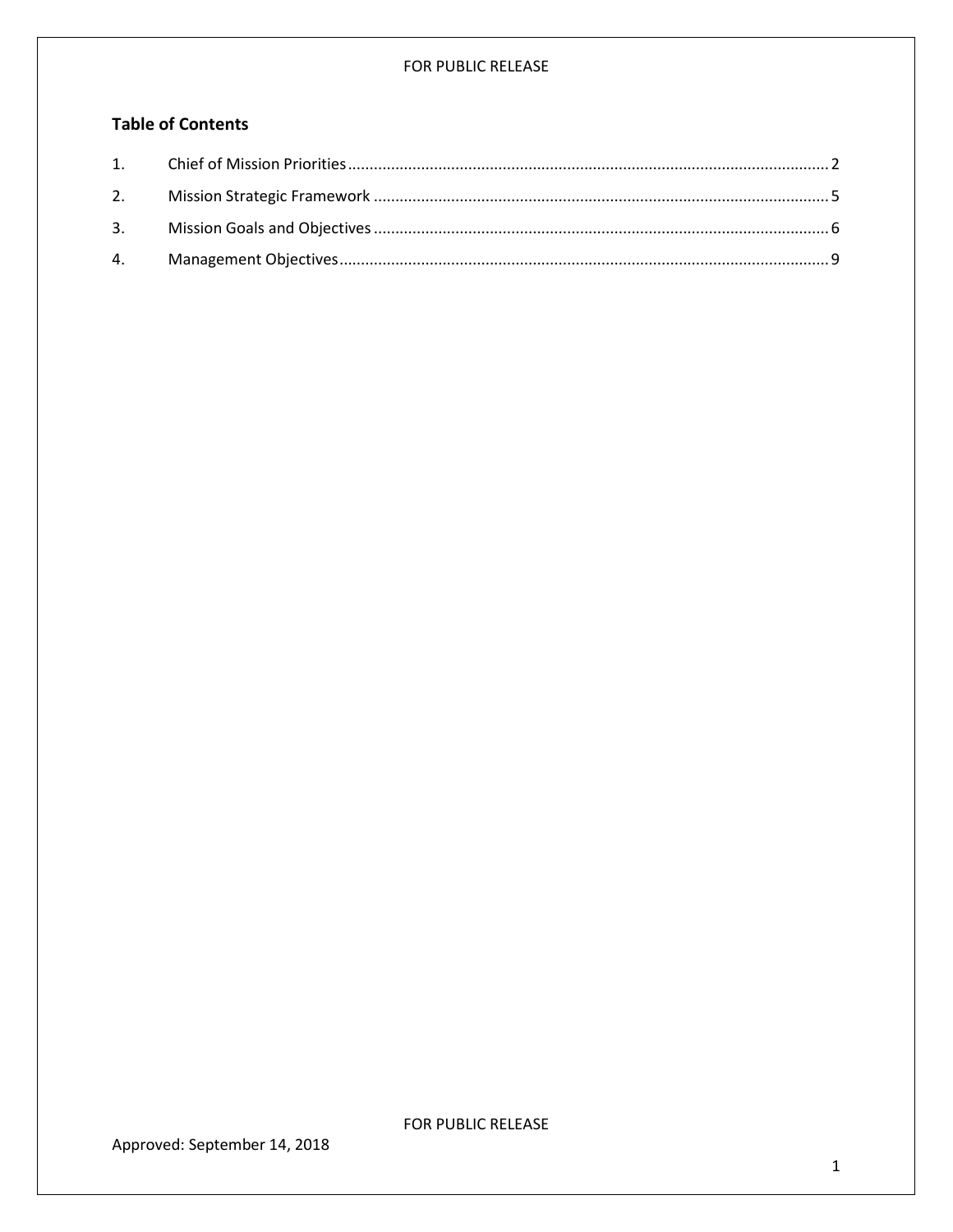# **1. Chief of Mission Priorities**

Somalia's fragility remains a significant but manageable challenge for the Federal Government of Somalia (FGS), Federal Members States (FMSs), and international partners. This is following notable achievements through the combined efforts of the FGS and its partner FMSs, with considerable international investment, to promote stability and economic recovery over the past year. International partners remain fully cognizant that the progress achieved over the course of the last six years could be short lived if Somali political elites are unable to advance critical political reconciliation processes to prevent violent conflict, if there is a resurgence of al-Shabaab, or if ISIS begins to gain increased influence; however, the current trends provide cautious optimism for Somalia's recovery. Major challenges will include destabilizing political disputes as incumbent FMS presidents contend to maintain power in the lead up to FMS elections over the next two years, a highly divided parliament, and continued meddling by foreign governments.

During the next three to five years, Somalia's political leaders and international partners, including the Somali diaspora, must continue to focus collective efforts on promoting good governance, reducing corruption, and assisting the FGS and FMSs to own the responsibility of building effective and accountable security forces. The tools at our disposal include the foreign assistance architecture based on the Somalia National Development Plan, the National Security Architecture, and key agreements forged during National Security Council meetings on the electoral model, constitutional review process, and resource sharing. Additionally, U.S. assistance projects must target building the capacity of multiple levels of government to deliver public services and reinforce the relevance and importance of long-absent government institutions in the daily lives of Somali citizens through the provision of rule of law, security, economic growth, and social development.

Al-Shabaab remains a formidable threat, continuing to demonstrate the ability to launch deadly strikes against "soft targets" and innocent civilians across Somalia and beyond its borders. We also must contend with the increasing presence of ISIS. The African Union Mission in Somalia (AMISOM) security transition plan launched in December 2017 must be operationalized through the combined planning and efforts of the Somali National Army (SNA) and AMISOM with international assistance and planning. Only then can international partners effectively support the liberation of areas under al-Shabaab control in southern Somalia and begin to degrade the influence of ISIS in northern Somalia. The FGS and FMSs must also commit to implementing and operationalizing the National Security Architecture to create command and control procedures for national and regional security forces and police that are capable of holding territory and promoting the rule of law in areas that have been recovered from al-Shabaab and ISIS.

Engaging an active and effective Somali private sector in the fight against al-Shabaab is essential. As prominent Somali enterprises begin to choose supporting governance and the provision of security, al-Shabaab's ability to influence the Somali population, particularly clans,

FOR PUBLIC RELEASE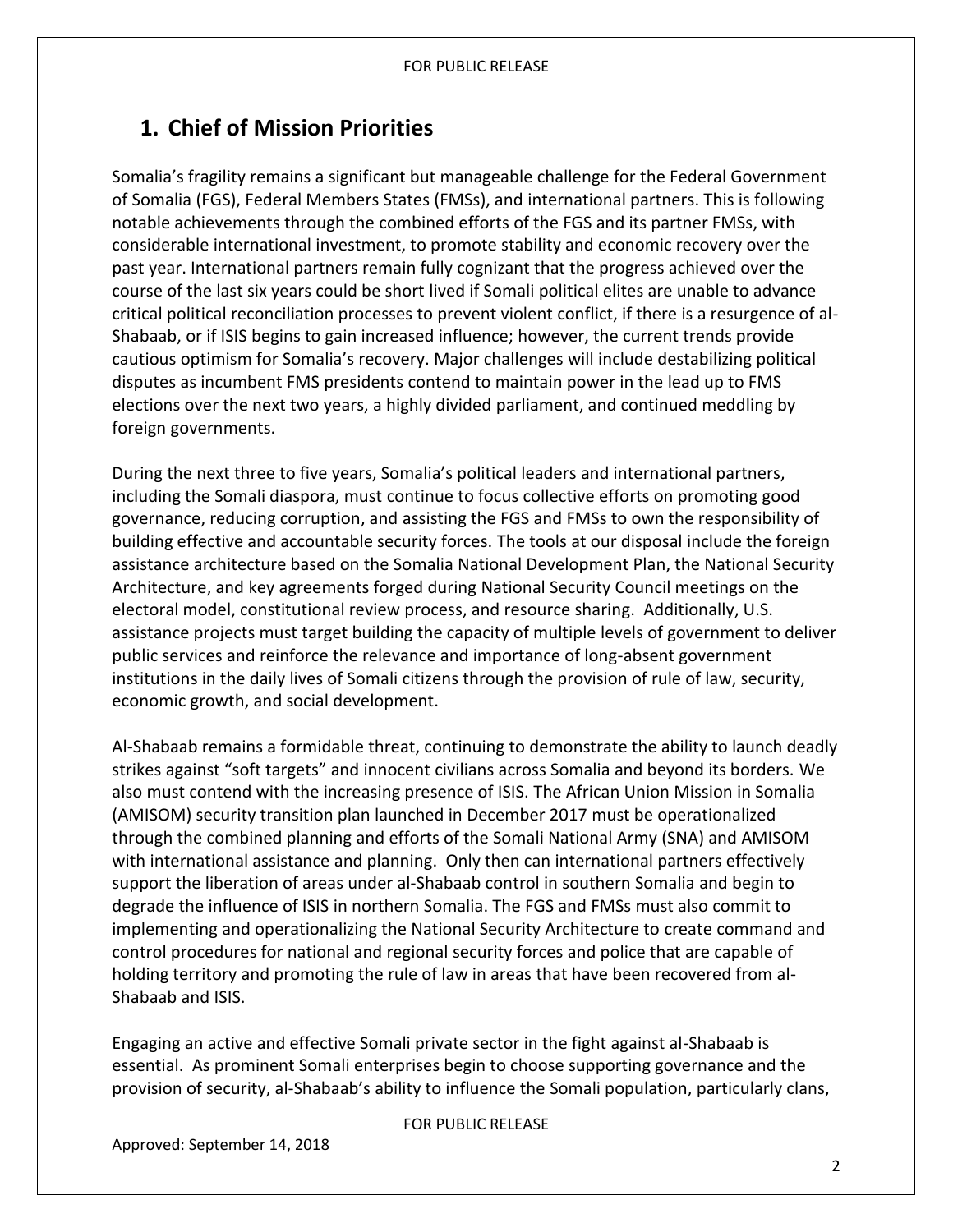through economic means will begin to wane. The creation of mechanisms to prevent terrorist financing, whether to al-Shabaab or to any successor organization, also remains essential. Even if the FGS and international partners are successful in degrading al-Shabaab and ISIS, destabilizing conflicts among Somali clans and sub-clans will likely continue until political reconciliation processes are implemented. Somalia requires democratic institutions, appropriate dispute settling mechanisms to reconcile long standing differences, and an effective law enforcement and justice system to allow citizens to resolve disputes peacefully and build trust amongst the Somali people. Assisting in the development of the rule of law in Somalia will require a sustained, long-term approach, with international donor and other partners coordinating efforts.

Somalia's economic recovery and resumption of growth after decades of misrule and conflict will promote both national and regional stability. One of the most difficult elements in establishing functional federalism involves determining how the states, local districts, and the federal government will share revenue and implement their chosen model. Progress towards establishing a regulatory framework for the management of natural resources, particularly petroleum and fisheries, continues and remains an important first step in the development of those industries. The international community will need to encourage development of proper relationships and sharing of revenue, including through the provision of advice and technical assistance. In addition, Somalia must reduce its energy costs, which can be up to six times higher than in neighboring Kenya. Somalia needs a well-regulated commercial banking system. The investment climate needs improvement to enable businesses to develop, with monopolies prohibited, land tenure secured, and contract obligations protected. With international partners, we will work to increase and diversify crop and livestock production, the mainstay of the Somali economy, and to expand opportunities for youth employment. The international community will also need to assist with returning refugee populations, as they present special challenges.

Humanitarian crises will continue to present major challenges by displacing large numbers of the population and hindering development throughout Somalia. International partners will need to continue providing significant amounts of humanitarian assistance, but at the same time, increase investment in resiliency building measures to begin to reverse the effects of human-made disasters.

Somalia suffers from the lowest health and socio-economic indicators in the world. To reverse this situation, we will assist the Somali government to increase its capacity to carry out its core functions and deliver basic services. Increased revenue collection would provide some of the necessary resources, but partners will need to contribute as well, particularly in the education and health sectors, rehabilitating schools and clinics, training teachers and health workers, and helping to develop simple regulatory frameworks.

Long-term stability will require establishment of inclusive, representative, and accountable governance. Somalia's political leadership has considerable work to do to meet its own

#### FOR PUBLIC RELEASE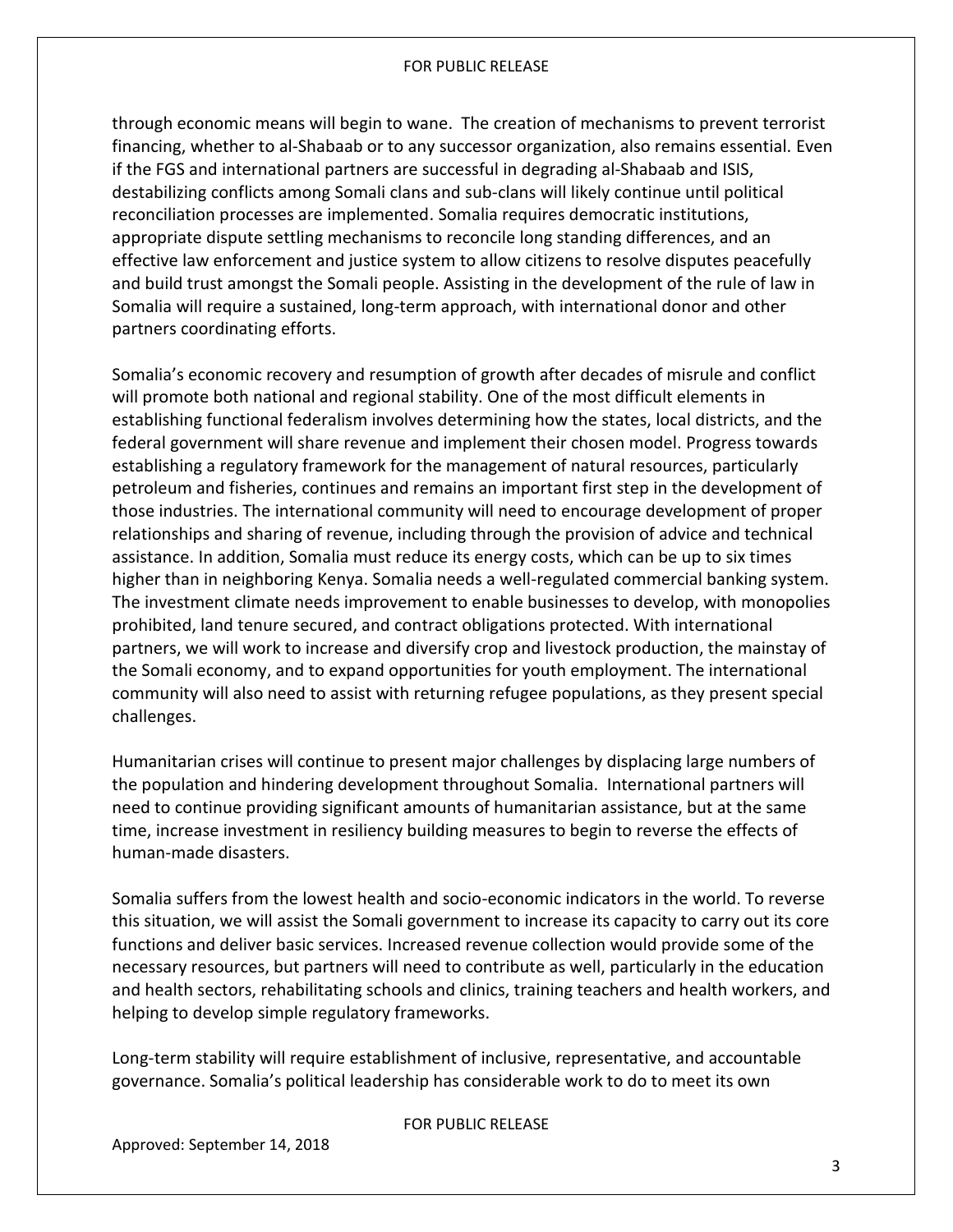timetable and goals for revising and ratifying a permanent constitution and preparing for a universal suffrage national election in 2021.

Corruption remains endemic in Somalia, requiring radical reforms in public financial institutions to correct the situation. The establishment of an open bidding process and an independent tendering board would serve as essential building blocks to promote financial disclosure, transparent contracting, and parliamentary oversight of expenditures. The security sector requires special attention in improving accountability and transparency. We will continue to work with partners to build capacity at the Central Bank and to reform and standardize the Somali civil service.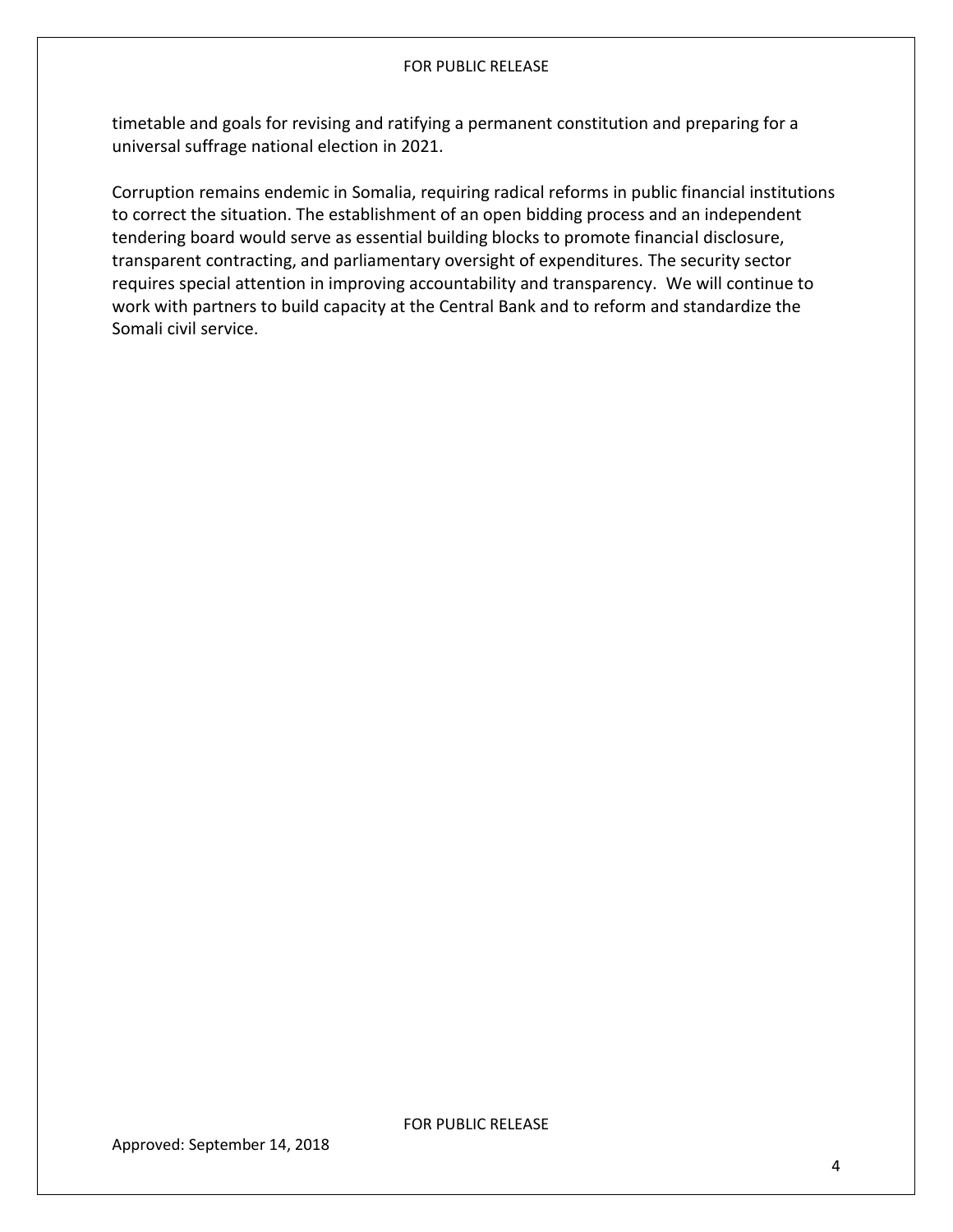## <span id="page-5-0"></span>**2. Mission Strategic Framework**

**Mission Goal 1**: A Robust, Permanent U.S. Mission Presence in Mogadishu to enable U.S. Policy Leadership Engagement with Somalis

**Mission Objective 1.1**: Enhance management and consular support and cooperation

**Mission Objective 1.2**: Build U.S. public diplomacy penetration and effectiveness in Somalia

**Mission Goal 2**: Overcome Violent Opposition to the State

**Mission Objective 2.1**: Enhance and strengthen the capacity of Somali security institutions to prevent and respond to crime and terrorism

**Mission Objective 2.2**: Help the state degrade and disrupt al-Shabaab and ISIS and maintain and extend state authority

**Mission Objective 2.3**: Improve Somali-led reconciliation and reintegration efforts

**Mission Goal 3**: Build Durable Foundations for a More Stable, Democratic, and Prosperous Somalia

**Mission Objective 3.1**: Support the consolidation of inclusive, accountable, equitable, and responsive governance at the federal, regional, and local level (CDCS TO 1)

**Mission Goal 4**: Expand Inclusive Economic Growth and Improve Service Delivery

**Mission Objective 4.1**: Increase access and quality of basic social services (CDCS TO 2)

**Mission Objective 4.2**: Strengthen enabling economic environment (CDCS TO 3)

**Management Objective 1:** Frequent and flexible travel throughout the city of Mogadishu and to provincial Somali cities

**Management Objective 2:** Add additional management staff to Mission Somalia to support operations, begin assignment of permanent U.S. personnel to Mogadishu, and begin hiring of LE staff in Mogadishu

**Management Objective 3:** Begin constructing a more robust facility (the Somalia Interim Facility)

FOR PUBLIC RELEASE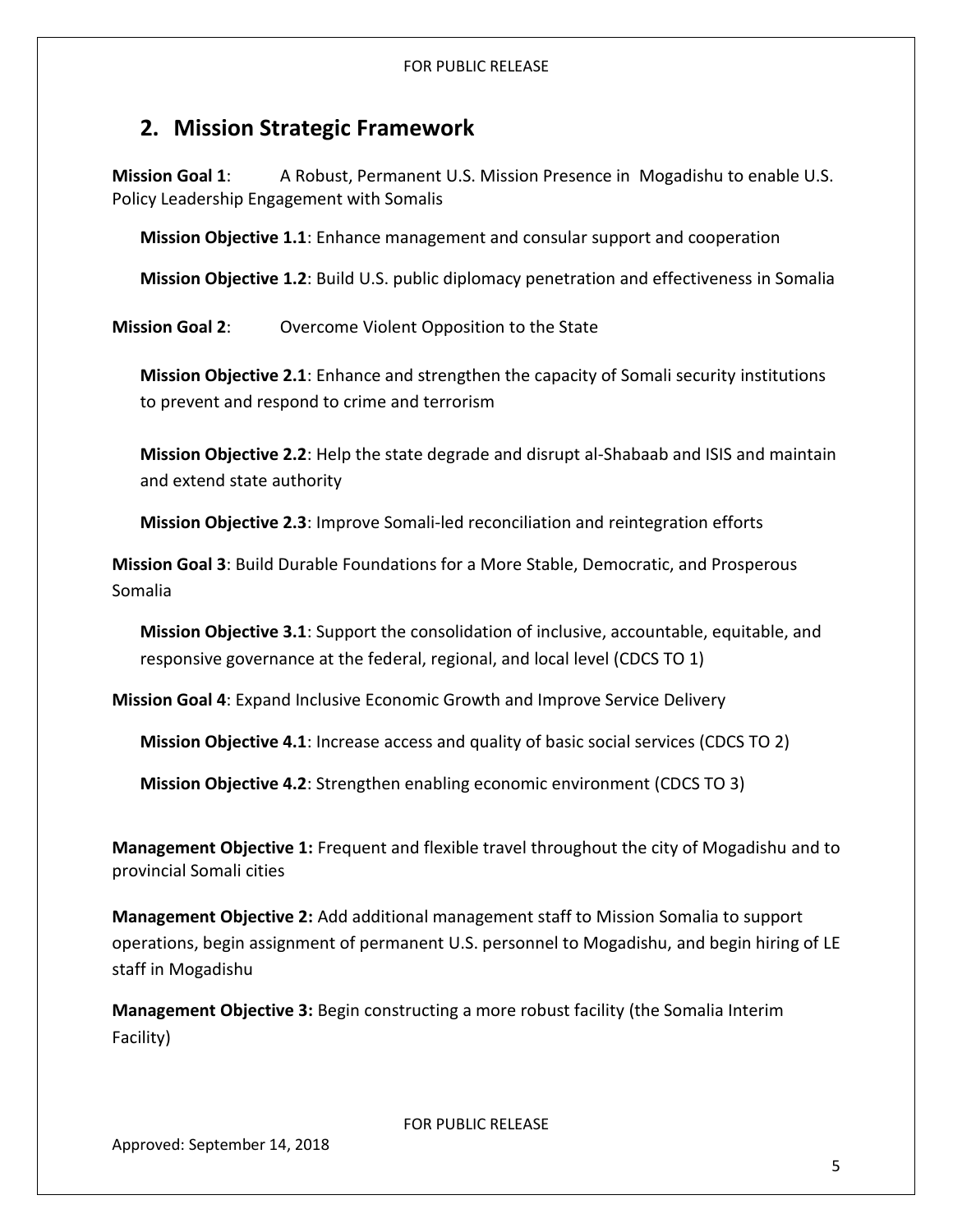# <span id="page-6-0"></span>**3. Mission Goals and Objectives**

## **Mission Goal 1 A Robust, Permanent U.S. Mission Presence in Mogadishu to enable U.S. Policy Leadership Engagement with Somalis**

**Description and Linkages:** Our ability to safely maintain an appropriate diplomatic presence on the ground, both in Mogadishu and elsewhere across Somalia, is paramount to the work and success of Mission Somalia. Since 2016, the Mission has worked to expand and regularize our diplomatic presence in Mogadishu to allow us to engage more regularly with Somali officials. To meet U.S. national security objectives, we need reliable transportation, and additional staff both in Nairobi and Mogadishu. With the right platform, the right freedom of movement and risk management, and the right resources, we can more effectively and efficiently advance U.S. policy objectives in Somalia in the coming years.

## **Mission Objective 1.1 Enhance Management and Consular Support and Cooperation.**

**Justification:** To meet U.S. national security objectives, most effectively carry out our work, and travel effectively into Mogadishu and around Somalia, we need appropriate and sufficient facilities and life support and require additional positions throughout the Mission.

## **Mission Objective 1.2 Build U.S. Public Diplomacy penetration and effectiveness in Somalia.**

**Justification:** In order to advance U.S. influence in Somalia and among its diaspora communities, the Mission needs to be able to constructively engage the people of Somalia through traditional public diplomacy platforms, and through traditional and social media. Messaging will result in positive perceptions of the United States, counter extremist messaging, and highlight efforts of the Somali government in order to build confidence in the FGS.

## **Mission Goal 2 Overcome Violent Opposition to the State**

**Description and Linkages:** Somalia's progress toward becoming a stable, democratic, and prosperous state remains uniquely threatened by al-Shabaab and ISIS. In line with U.S. National Security Strategy, U.S. support to AMISOM and Somali security forces is critical to create the space necessary for Somalia's political, economic, and development efforts to succeed. Through our support to Somalia's security sector, we expect the FGS to gradually increase its own capacity and capabilities to fight al-Shabaab and ISIS and ensure peace and stability for the Somali people.

FOR PUBLIC RELEASE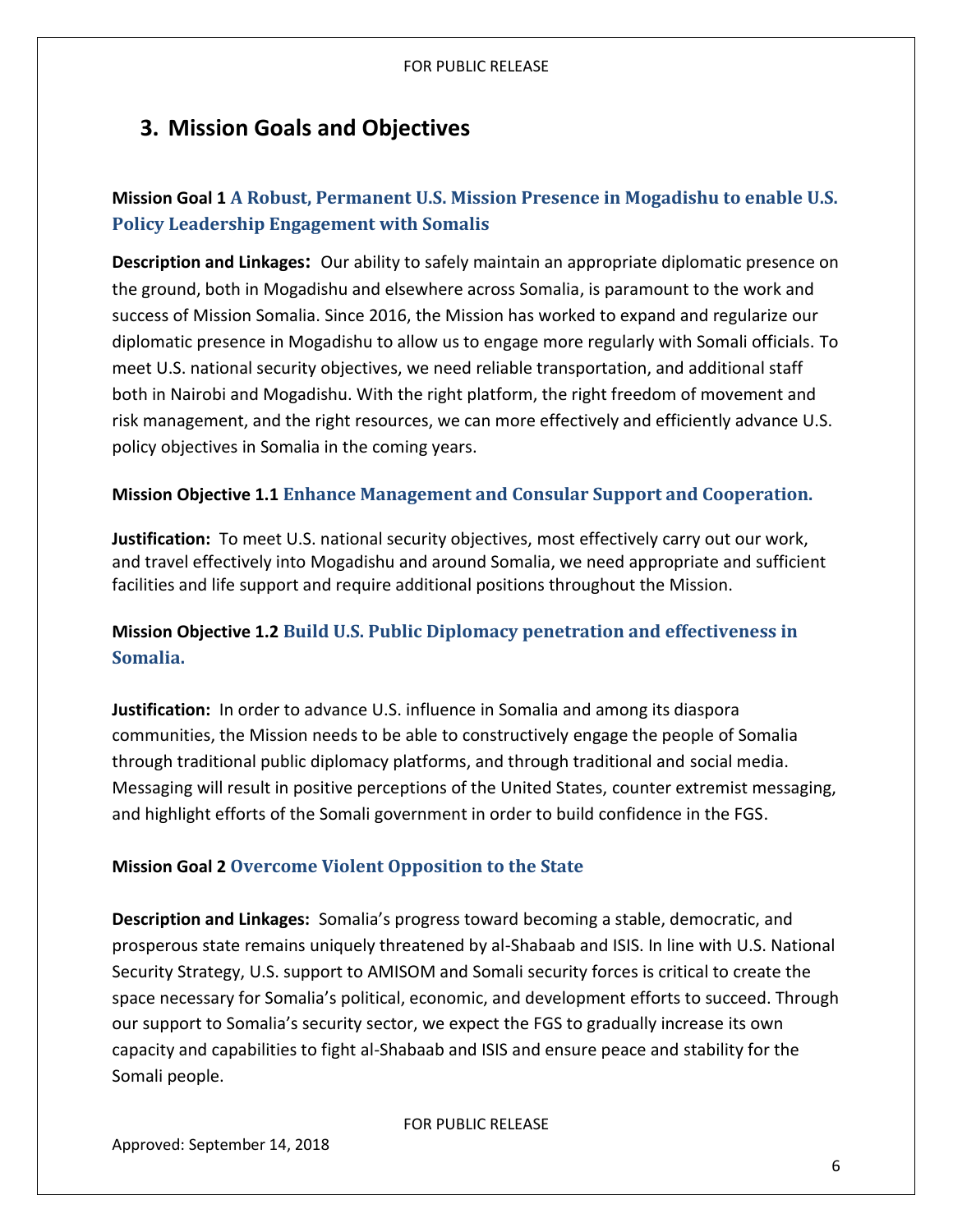## **Mission Objective 2.1 Enhance and strengthen the capacity of Somali security institutions to prevent and respond to crime and terrorism.**

**Justification:** President Farmaajo's administration has prioritized security sector reform and taken several initial steps in line with commitments made as part of the National Security Architecture. The Mission is using the transition to re-energize engagement around how U.S. security assistance can be better leveraged to ensure that Somali security institutions are capable, acceptable, affordable, and accountable.

## **Mission Objective 2.2 Help the state degrade and disrupt al-Shabaab and maintain and extend state authority.**

**Justification:** The Mission, with international partners, will assist the FGS and FMSs better establish state authority in key population centers in Somalia.

## **Mission Objective 2.3 Improve Somali-led reconciliation efforts.**

**Justification:** The Mission intends to gain a deeper understanding of grievances that have allowed al-Shabaab to endure in parts of Somalia and leverage U.S. security and developmental assistance to help create mechanisms to address these grievances.

## **Mission Goal 3 Build Durable Foundations for a More Stable, Democratic, and Prosperous Somalia**

**Description and Linkages**: In line with the U.S. National Security Strategy, the Mission will support the FGS, emerging FMS administrations and existing and newly formed local governments to strengthen state-society relations, promote inclusive decision-making processes over public goods and investments, and establish accountable governance structures. Mission support for these efforts will be key as the FGS and FMSs manage elections, determine a federal electoral model and, and review the constitution.

## **Mission Objective 3.1 Support the consolidation of inclusive, accountable, equitable, and responsive governance at the federal, regional, and local level (CDCS TO 1)**

**Justification:** In the 2018-2020 time frame, Somalia must manage multiple governance and political processes that will determine the legitimacy of the state and set the stage for citizengovernment interaction in the approach to expected one-person one-vote elections in 2021.

#### FOR PUBLIC RELEASE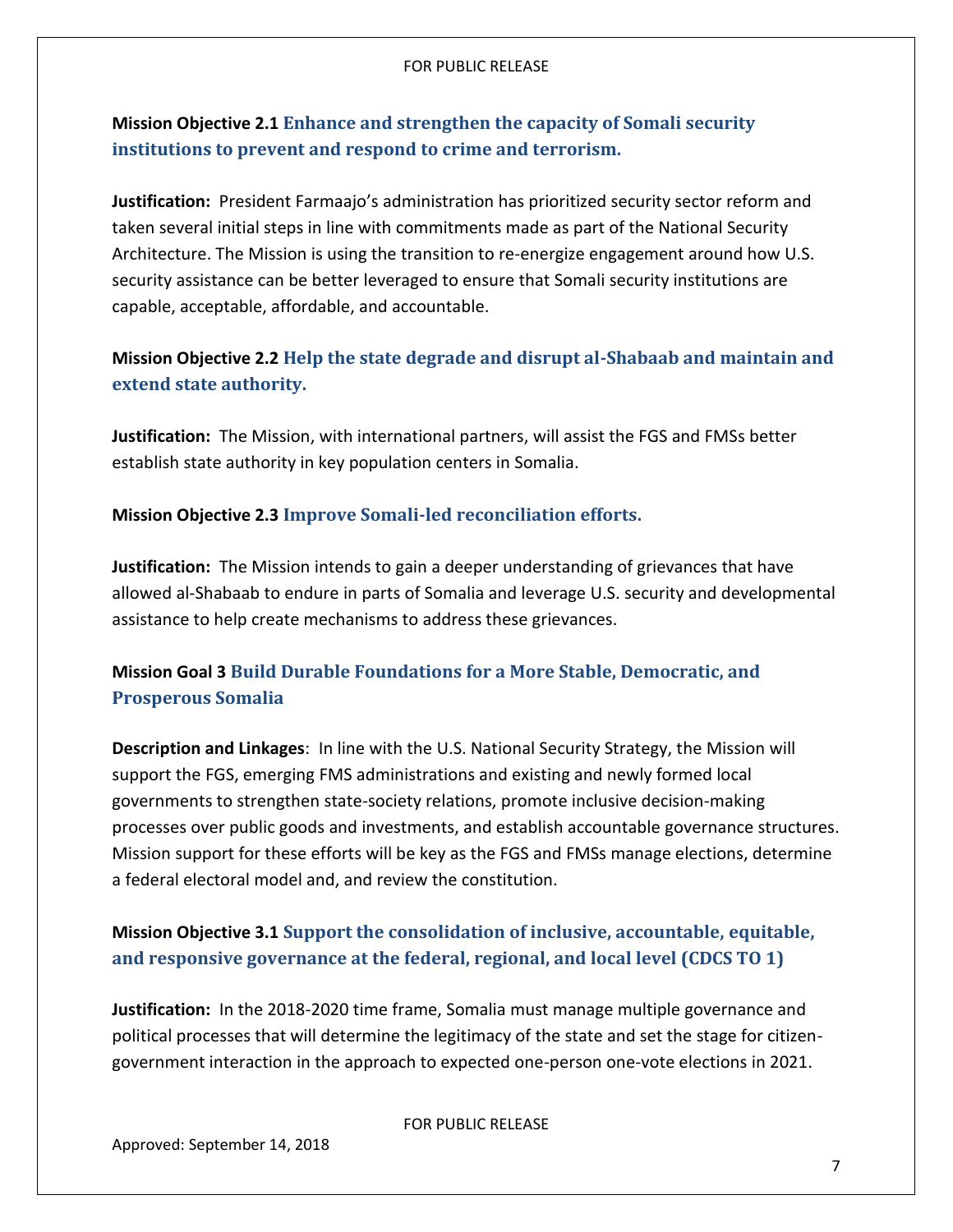## **Mission Goal 4 Expand Inclusive Economic Growth and Improve Service Delivery**

**Description and Linkages:** The Mission intends to support the FGS and FMSs in developing the resource and technical capacity to provide basic services, which should increase civic trust in government institutions, improve livelihoods, and address humanitarian needs. In order to boost Somalia's private sector and help its entrepreneurs gain access to global markets, the Mission intends to provide assistance to eliminate barriers to trade and to ensure that policy and regulation permit expanded business opportunities in Somalia.

## **Mission Objective 4.1 Increase access and quality of basic social services. (CDCS TO 2)**

**Justification:** Violent conflict and the disintegration of government in Somalia destroyed core institutions that provided basic services to citizens, including the destruction and damage of schools and universities and the closure of education facilities for long periods of time, particularly in the south and central parts of the country. Within the last two years, the FGS has made important strides in committing to key education priorities through the National Development Plan (NDP) process. However, the education system remains fragmented across states and regions; structures are nascent; education planning is inadequate; and the provision of services is under-resourced and inefficient. With 30.8% of the population of Somalia falling within the age bracket of 5-14 years, Somalia has over 3.7 million children who are primaryschool aged but are currently out of school. According to the 2016 NDP, gross enrollment rate (GER) for primary education is 55.6% in stable environments; in unstable areas in South Central and newly liberated areas, the GER is only 36.8%.

## **Mission Objective 4.2 Strengthen enabling economic environment**

**Justification:** Somalia's lack of current and updated agricultural and economic policy and regulation presents myriad constraints to economic growth. It means there has been no protection of competition, impartial enforcement of contracts, or other measures to assure that the success of businesses and investors benefit Somalia as a whole. Investor protections, property rights, and the ability to enforce contracts are very weak. The time and cost of export/import is inefficient and inconsistent. There are no conventional financial institutions currently providing the full range of banking services needed in Somalia. Notwithstanding these constraints, Somalia's private sector is one of the country's most valuable assets and an important partner for development actors. Somalis are extraordinarily entrepreneurial and willing to take risks. Despite the unstable environment, diaspora investors in particular are aggressively exploring investment opportunities.

#### FOR PUBLIC RELEASE